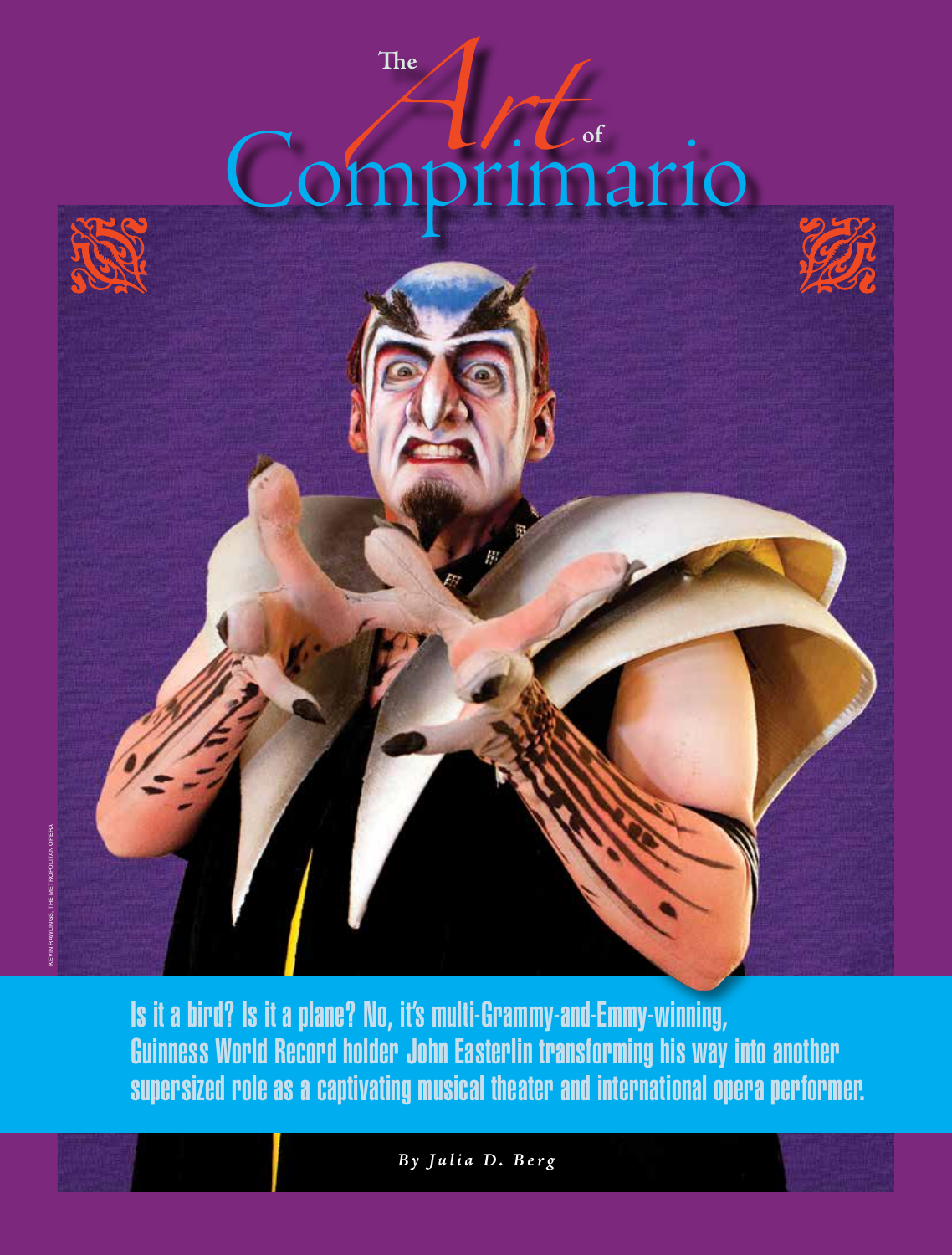

hile meeting with character tenor John Easterlin, B.M. '84, at a café near Lincoln Center in New York on a rare day off, the mildmannered Miami native seems a far cry from his larger-than-life roles as the arrogant Adolfo Pirelli in Sondheim's *Sweeney Todd*, the lustful Monostatos in Mozart's *The Magic Flute*, and the colorful Andy Warhol in Philip Glass's *The Perfect American*, a role he premiered to critical acclaim at English National Opera.

Hailed for his work in "comprimario," or supporting roles, the amiable Easterlin traces much of his singing success to the early 1980s with the UM Chamber Singers under the direction of late music professor Lee "Doc" Kjelson.

"Vocal versatility was mandatory," Easterlin recalls. "Doc insisted his students adopt the motto 'We do it all, we do it well.' We had to learn how to produce completely different sounds with our voices. We performed every style from madrigal to pop, rock to jazz. We not only performed, but we did all of the marketing, publicity, set design, scenery, load in and load out. We produced the show."

In the process, Easterlin discovered he had a knack for selling advertising to local businesses, which helped pay for the group's choral tours. He adds, "Doc always said, 'We're in the business of music, and our focus is to entertain. It's called show *business,* not show play.'"

Today Easterlin traverses the world performing in major venues and productions. "It's like watching a great film actor who is also a world class opera singer," said Marco Bebreda of *El Mundo* in a review of Easterlin's performance as The Shabby Peasant in Shostakovich's *Lady Macbeth of Mtsensk* at Teatro Real in Madrid.

When Easterlin was cast as The Magician in a Glimmerglass production of Menotti's *The Consul*, he took character preparation to a new level. He learned and incorporated 54 David Copperfield-level magic tricks, garnered a Guinness World Record for the most magic in an opera production, and was inducted into the professional magicians' Circle of Magic.

Anthony Tommasini of *The New York Times* said, "John Easterlin as The Magician delivered a showstopping performance. A gleaming tenor voice, which never varied as he performed an unending array of world class tricks and illusions, Easterlin should be the go-to person for this role."

### **Under the Fingernails of a Character**

John Easterlin's interest in the theatrical world started at age 5, when Met opera star Joy Clements, '56, took the young boy to a Greater

Miami Opera dress rehearsal of *Hansel and Gretel*. (Clements had studied voice at UM, where she was a best friend of Easterlin's mother, Virginia.)

"In the second act, she took me backstage to see the stagecraft, and how the witch flew," says Easterlin, who now regularly plays the witch as a character tenor role.

John Easterlin made his Houston Grand Opera debut this year as Goro in Madame Butterfly and returns to San Francisco in fall 2015 for an appearance in Sweeney Todd. Last season he performed as Larry King in the U.S. premiere of Anna Nicole for New York City Opera, and as Andres in Wozzeck at Covent Garden in London.

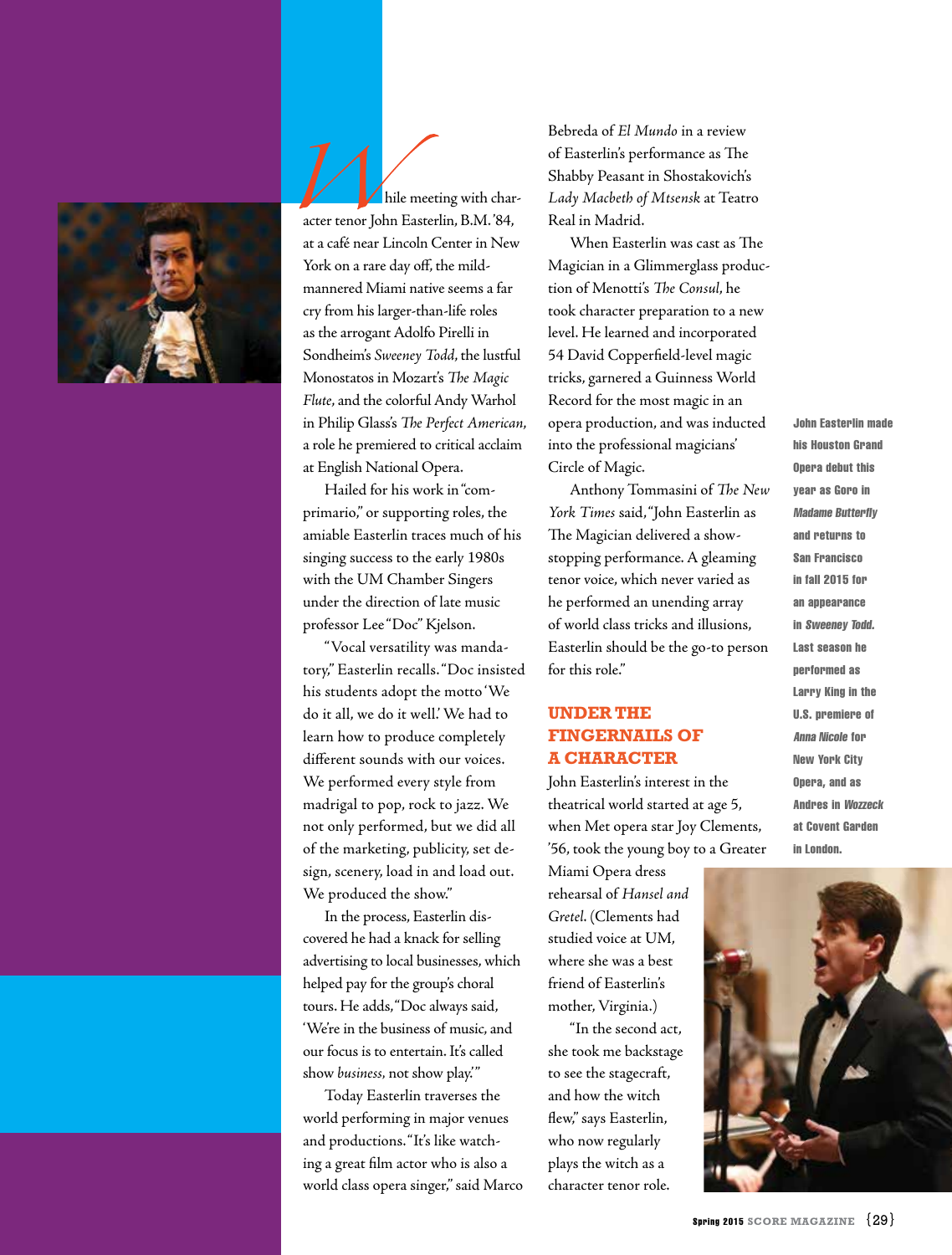

By age seven, puppetry had become his passion. "It was my very first creative outlet. My parents bought me an FAO Schwartz puppet stage with eight hand puppets: a hillbilly, old maid, princess, alligator, dog, clown, and so on. After two months of doing shows in my garage, I started charging admission."

When he was 10, he presented a series of puppet shows for the children's ward at Baptist Hospital. His kindness came to the attention of *Miami Herald* writer and senior editor Jean Wardlow, who featured him in a front-page story titled "The Spirit of Christmas" on Christmas Day. He eventually amassed 400 puppets and a large stage, which he now keeps in cold storage and visits from time to time. "They're doing fine," he reassures.

"My parents supported my creativity. I tried many different things. If something didn't work out, they would never make me feel like a failure or stupid, they'd just ask, 'What else do you want to try?'"

The Easterlin family, which also included a younger sibling Janet, moved to Richmond, Mississippi when father Merrill Easterlin, a commercial realtor, "had a mid-life calling to the ministry" and became a preacher in a nearby church. John Easterlin took elocution lessons with a local teacher, Lola Barrett, who discovered he had the ability to pick up dialects easily.

"She introduced me to a book, *Life Studies* by Tom Powers, which contained published radio monologues depicting various regional dialects of the United States," recalls Easterlin, who entered and won a local, regional, then national talent show as one of the Tom Powers characters. "It was Mrs. Barrett's love of language, her love of a character, that helped me 'get under the fingernails' of a character." Because for radio monologues, the vocal has to evoke an entire character, you can't *see* the character."

The family returned to Miami during Easterlin's high school years. When he completed his studies at UM Frost, Easterlin recalls several joyful months singing and touring with the professional choral ensemble Fred Waring and The Pennsylvanians, who were "huge, huge, huge in their day." Unexpectedly Waring passed away that late July. Needing a way to support himself quickly, Easterlin moved back to Miami and landed a job as an advertising exec at Fox-TV, then at A&E. He enjoyed it but sometimes wondered, "What would happen if I moved to New York and tried a career in theater?"

Six years later he was asked one Sunday to sub as a soloist at church. "Out came a voice *way* beyond college!" He subsequently sang for friends at a dinner party where Robert Wright and George Forrest, composers of "Stranger in Paradise" were in attendance. They strongly encouraged him to consider turning pro. Easterlin called a Chamber Singers chum, Steve Mitchell, B.M. '85, now a church music director in Hartford, Connecticut, for advice.

"What's holding you back?" asked his friend. "What's the worst thing that could happen? Once you know the answer, you'll be ready to go."

Easterlin realized his worst fear was that *nothing* would happen, and decided he had nothing to lose. "I bought a one-way airline ticket on Delta that departed at 10:10 a.m. on Saturday, September 15, 1990."

While he was making the audition rounds in New York, he discovered he had a countertenor extension, meaning he could sing higher than most tenors. He landed a part as radio gossip columnist Mary Sunshine in the musical *Chicago*. It earned Easterlin rave reviews and a quick succession of bookings.

His debut at The Metropolitan Opera came 14 years later, in a production of Richard Strauss's *Salome*. He's also appeared on PBS's *Great Performances* and *Live from Lincoln Center*, as well as a telecast, CD and DVD of Los Angeles Opera's acclaimed production of Kurt Weill's *The Rise and Fall of the City*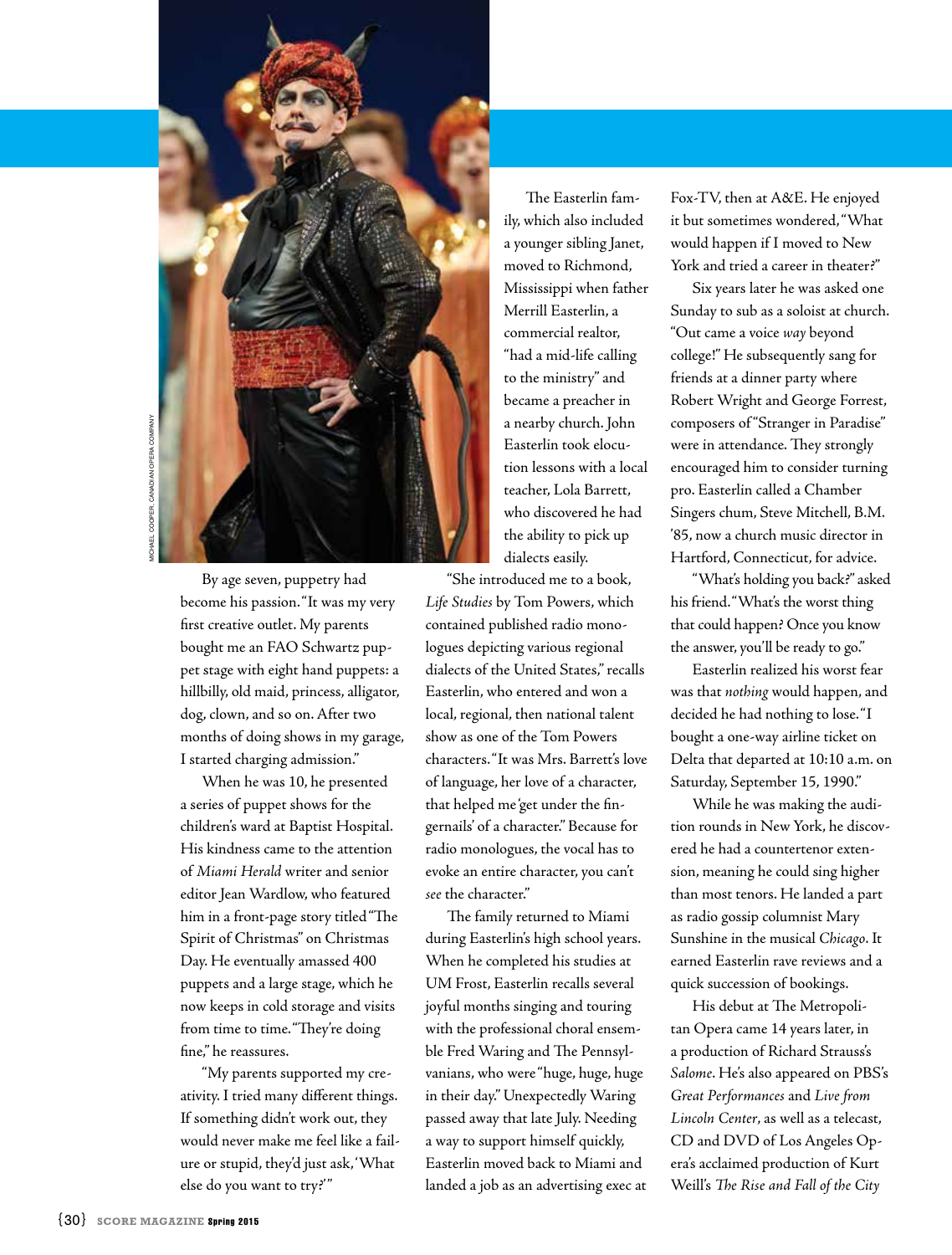# "We're in the business of music, and our focus is to entertain. It's called show business, not show play."

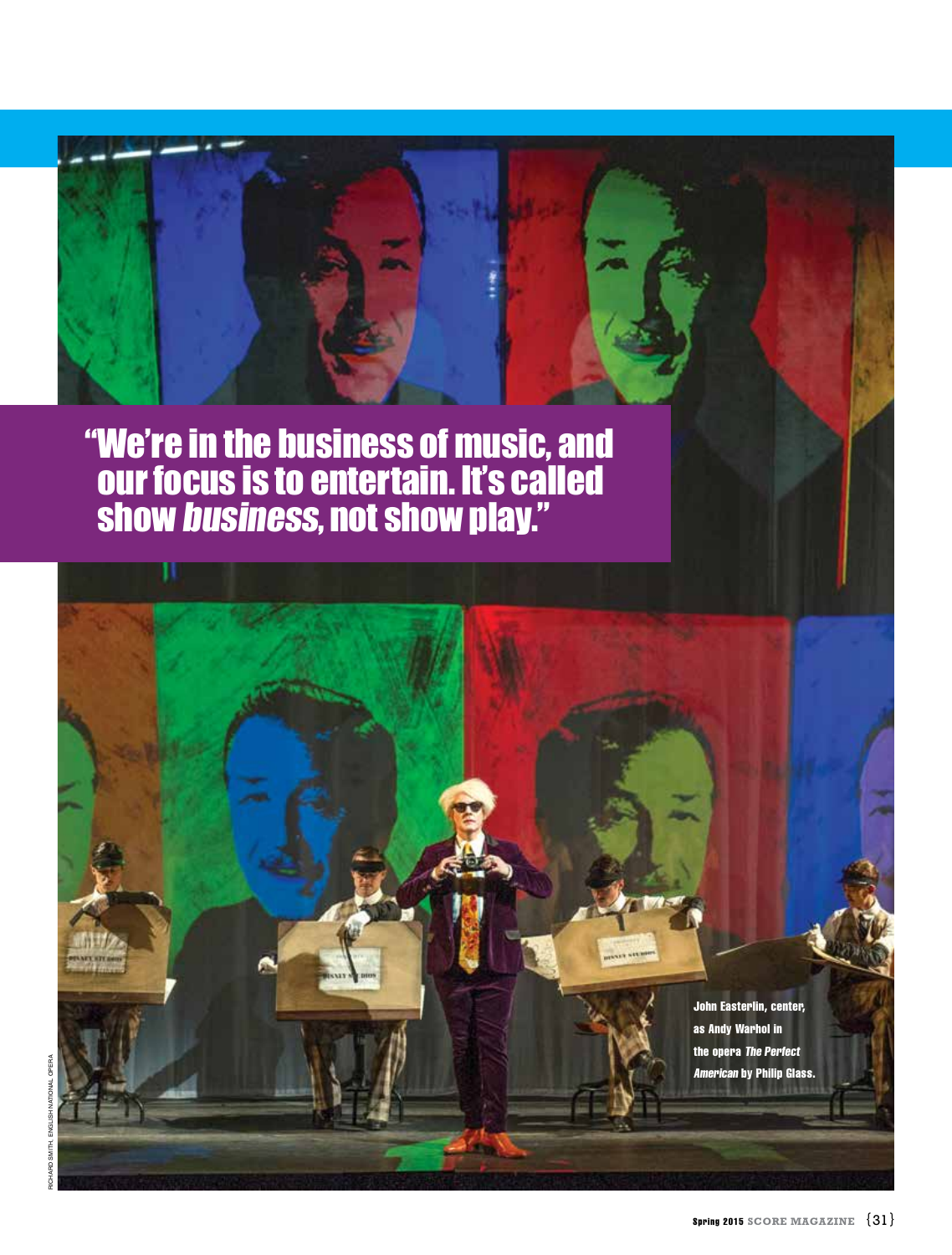*of Mahagonny*, for which he received 2008 Emmy and Peabody Awards, and two 2009 Grammy Awards for Opera Recording of the Year and Classical Album of the Year.

## **People Person Adapts to the Road**

As much as Easterlin is drawn to the smell of the greasepaint and the roar of the crowd, he quietly shares that the hardest part of life on the road is "the loneliness factor." Staging and blocking a new opera production can take three or four weeks, and singers often end up rehearsing the music for only a few hours a day. He reflects, "I'm a family person, a people person. I find it hard to be by myself; I'm always eager to meet people."

Easterlin busies himself on the road with focused study about his characters. When preparing for the role of Andy Warhol, for example, he read seven books, watched five documentaries, personally interviewed Warhol's brother and friends, and studied hundreds of still photos and video of the enigmatic man.

"I painstakingly stood in front of a mirror to figure out his gestures, from his pinky to his neck," Easterlin says. "The wan look. I dialed it all down to the bare essence."

During the show's run Easterlin went to the gym every day, "to exercise, sit in the steam room and sauna to sweat and drain every drop of water weight from my body" in order to fit into a body suit that was part of the costuming.

To bring some balance into his touring schedule, Easterlin recently developed a solo show entitled, *What a Character: John Easterlin*, which he enjoys tremendously. "I love to sing in the 'pops' format in concert work. I love John Williams, especially the piece he wrote with Alan and Marilyn Bergman, "If We Were in Love," which I first heard Pavarotti perform on a Barbara Walters

television special…I have the original orchestration, and every single time I sing it, audiences are on their feet and in tears when I'm done. It taps into something core, the song transports me, lifts me out of myself."

Easterlin ends the interview saying, "The School of Music is a big part of who I am. I want to pass it forward. I'd like to come back and talk practically to singers, and to perform on the Gusman stage again."

He's getting his wish at Festival Miami 2015, accompanied by pianist Mitchell Cirker, along with Frost School of Music students and faculty.

*Alumni interested in performing at Festival Miami in future years may submit an online proposal at: www.festivalmiami.com. Alumni interested in attending Festival Miami can receive a discount promo code for select concerts by emailing fmtickets@ miami.edu.*

John Easterlin as talk show host Larry King in New York City Opera's American premiere of the opera Anna Nicole, by Mark-Anthony Turnage.



Stephanie Berger Photography